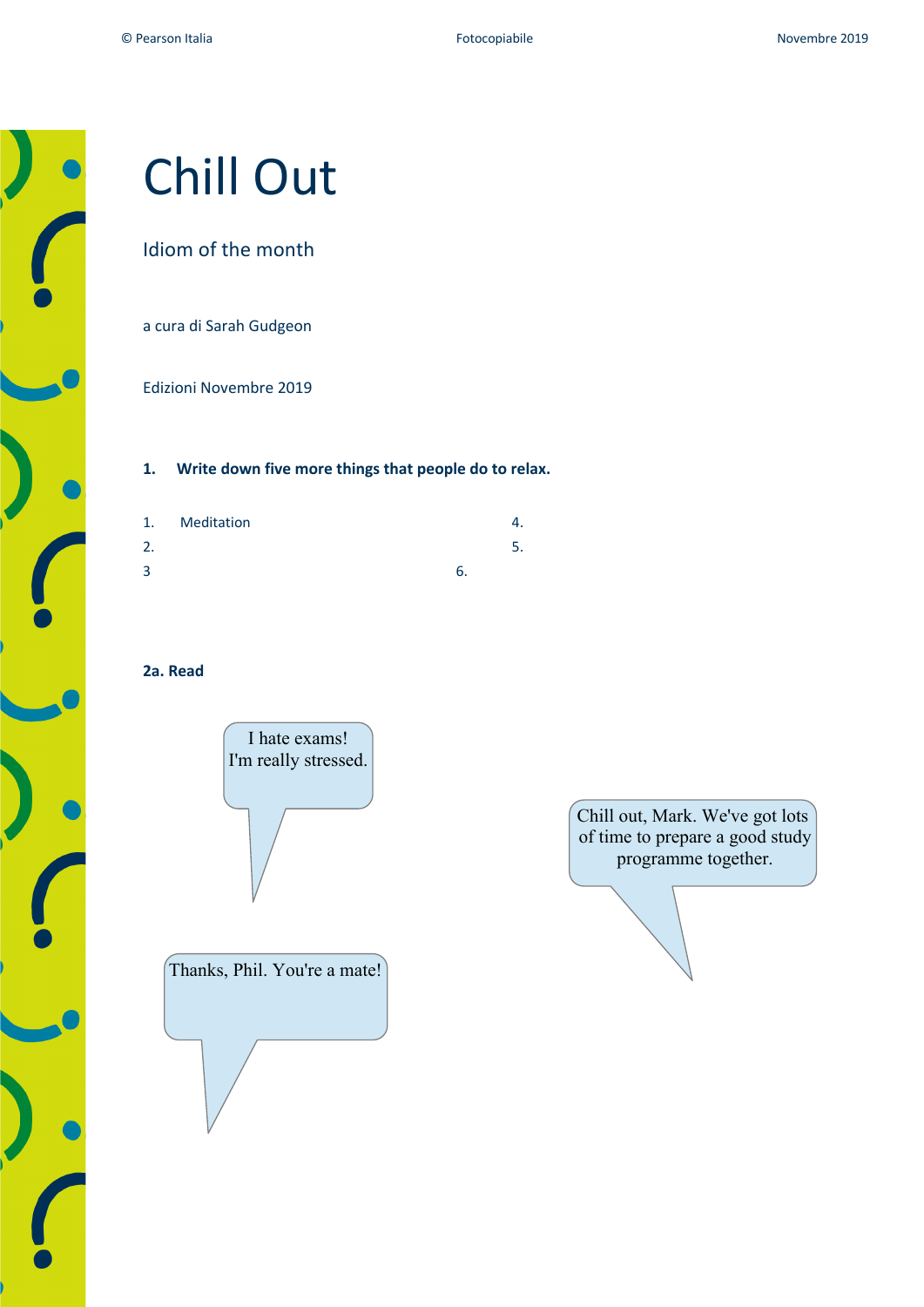### **2b. Complete**

Students should \_\_\_\_\_\_\_\_\_\_\_\_\_\_\_\_\_\_\_\_ more about exam results. It's important to do your best, not be the best.

*When we feel stressed we need to chill out by doing something relaxing. Stress is bad for the mind and body.*

#### **3. Read these idioms. Match each idiomatic phrase (a – f) to the correct definition (1 – 6).**

| a. My sister is such a <i>stress head</i> , she worries |                     |
|---------------------------------------------------------|---------------------|
| about everything.                                       |                     |
|                                                         | 1.  relaxing        |
| b. After a hard day of study I love kicking back        |                     |
| and watching TV.                                        |                     |
|                                                         | 2.  ignore          |
| C. My mum needs to <i>chill out</i> more, she is        |                     |
| always stressed about work.                             | 3.  stressed person |
|                                                         |                     |
| d. We need to <i>tune in</i> to our bodies more and     |                     |
| respect them.                                           | $4.$ relax          |
|                                                         |                     |
| e. People should rise above life's small                |                     |
| problems and focus on the bigger picture.               |                     |
|                                                         | 5.  listen          |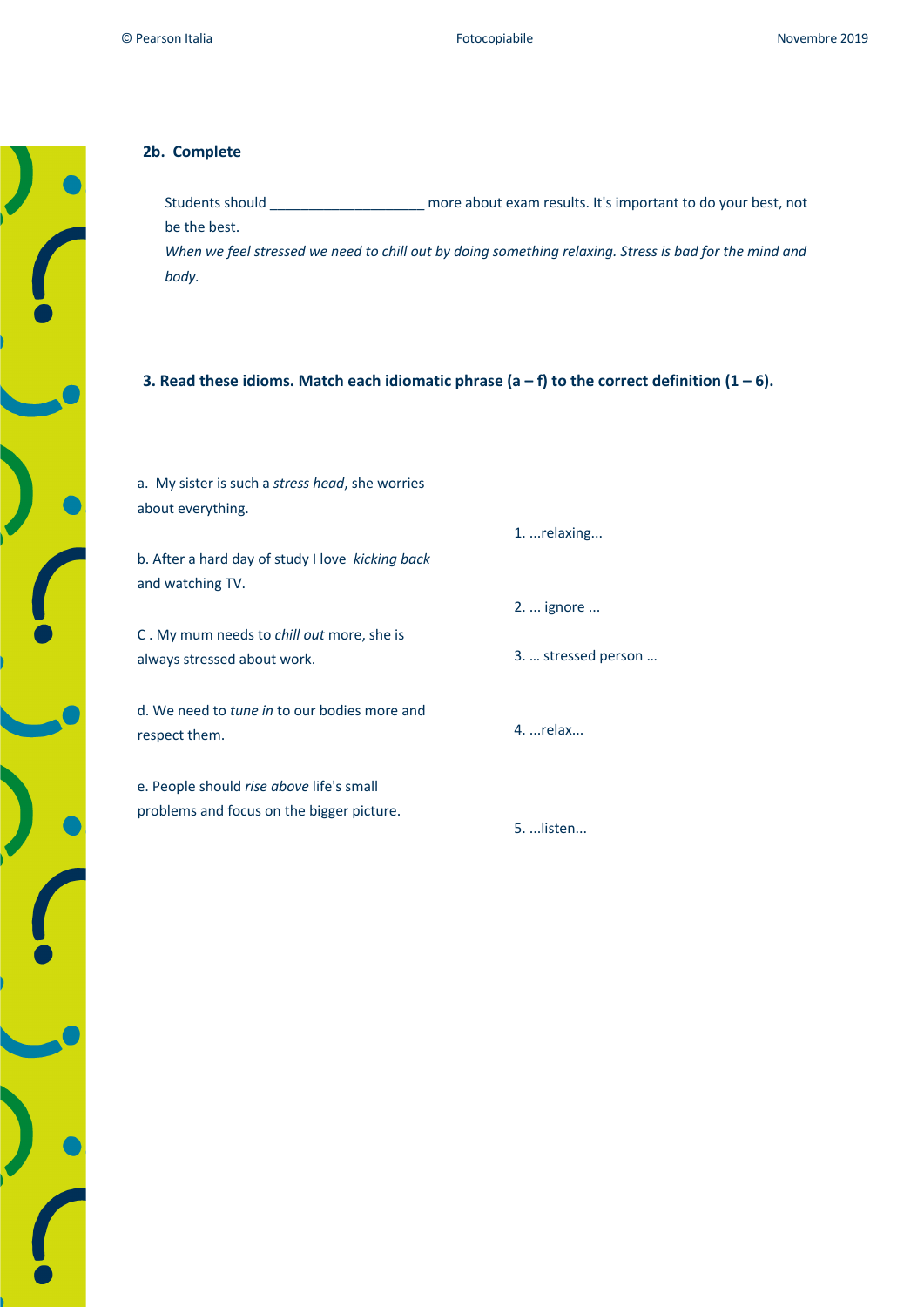#### **4. Complete these sentences with an idiom from exercise 3.**

- a. To avoid getting sick you must …..............................to your body.
- b. I always panic about homework and tests. I'm such a ......................
- c. We all …............... on a Sunday morning in my house- no work an no school. Hooray!
- d. My grandma never gets stressed about the small stuff, she ….................. everything.
- e. My favourite way of ............................... is going for a run in the park.

**5. What do you stress about? Make a list.**

**6. How can you change your behaviour and chill out more? Talk to a partner.**

Useful language: I stress about.... I could chill out more by …. -ing.

**7. Work together as a whole class. Make a poster. Write down all the things that are really important in life and all the things that you should learn to chill out about.**